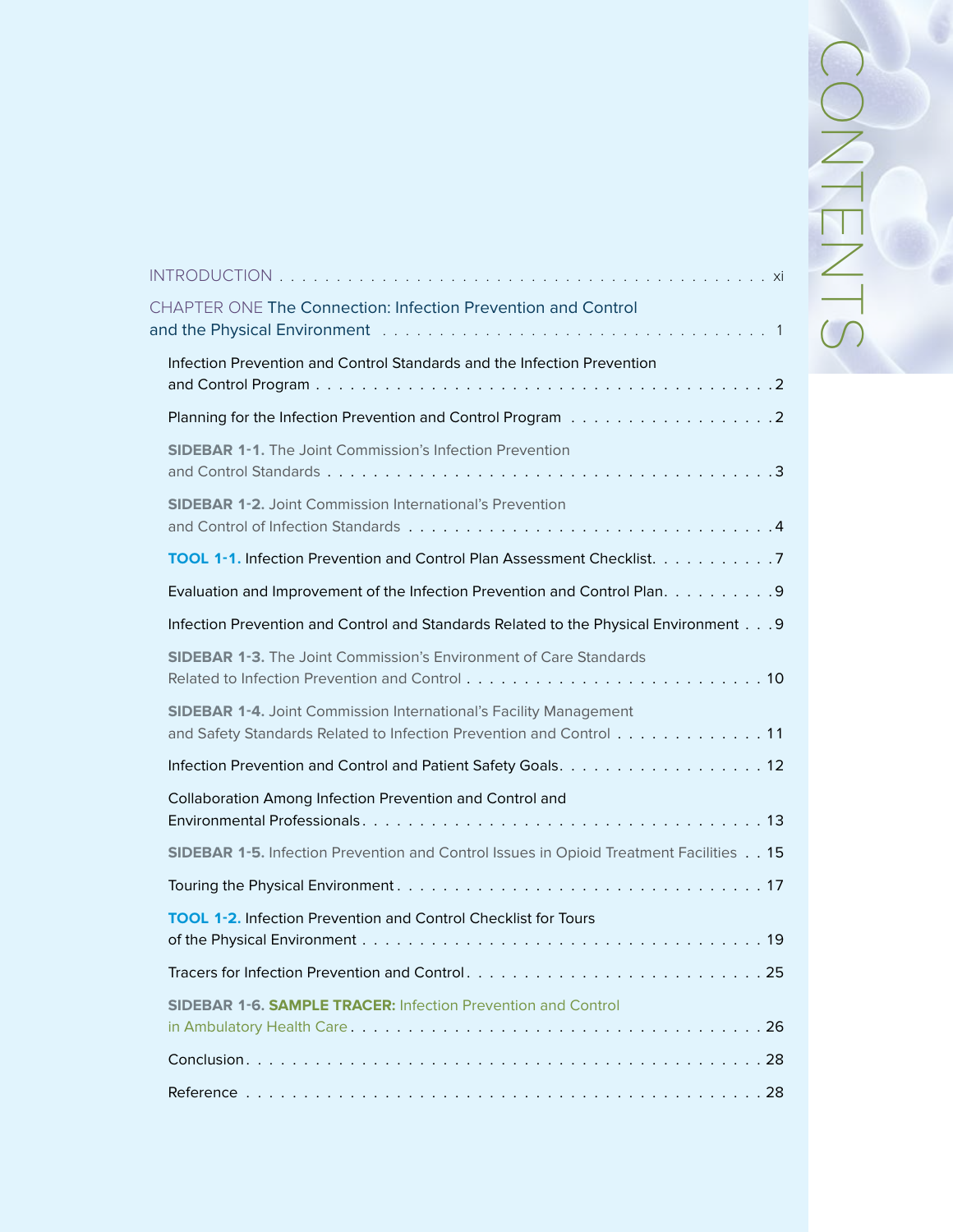

| <b>CHAPTER TWO The Human Element: Staff and Infection Prevention</b>        |
|-----------------------------------------------------------------------------|
|                                                                             |
|                                                                             |
|                                                                             |
|                                                                             |
| SIDEBAR 2-1. Comparison of US CDC and WHO Guidelines for Hand Hygiene 32    |
|                                                                             |
| Human Error and Sharps Management37                                         |
| SIDEBAR 2-2. Life Safety Standards for Alcohol-Based Hand Rub Dispensers 38 |
| <b>TOOL 2-1.</b> Physical Environment Elements That Support Hand Hygiene    |
| <b>SIDEBAR 2-3. Reducing Bloodborne Pathogen Exposure Through</b>           |
|                                                                             |
| Human Nature and Staff Training and Competency46                            |
|                                                                             |
| <b>SIDEBAR 2-4. National Institute for Occupational Safety and Health</b>   |
|                                                                             |
|                                                                             |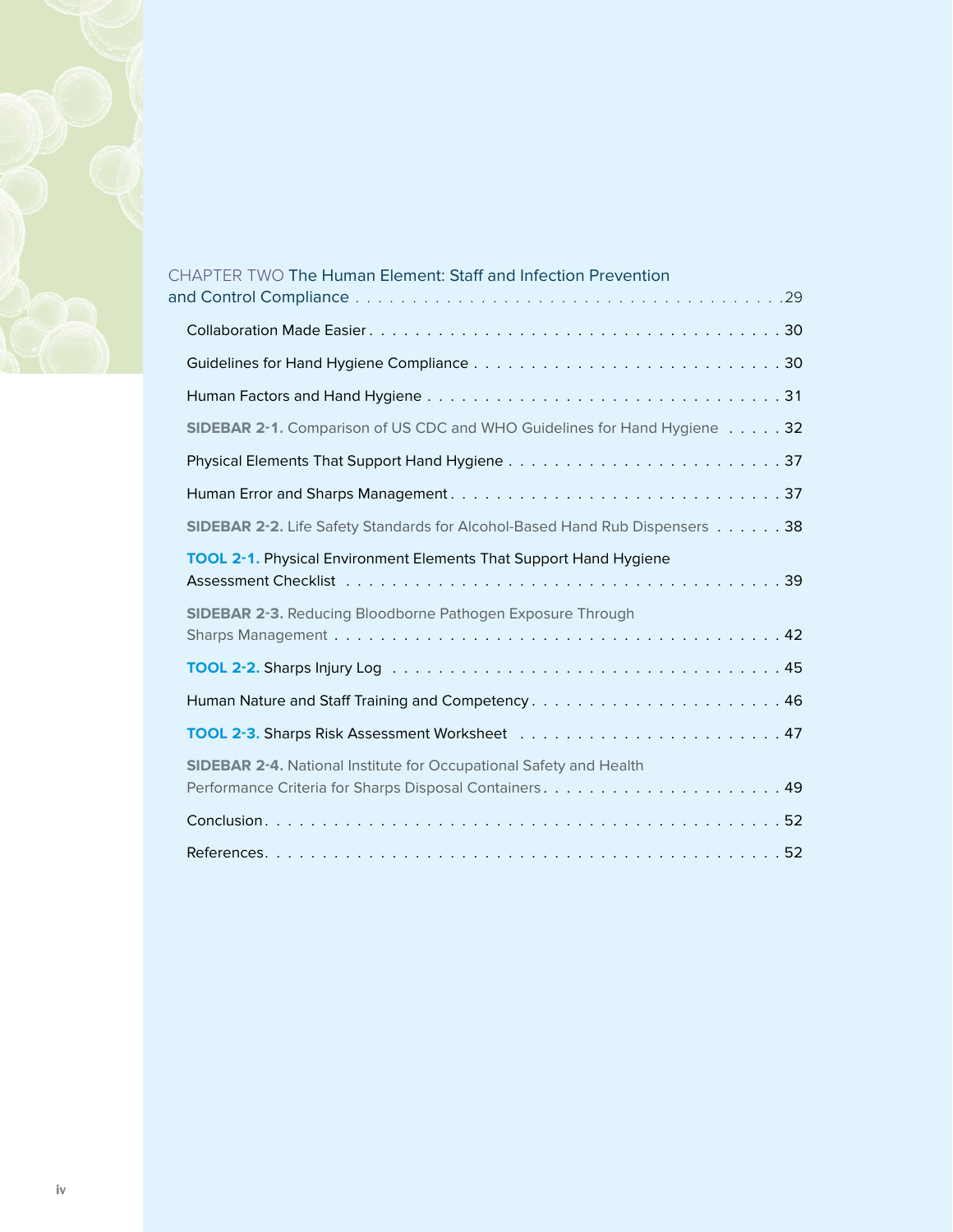| CHAPTER THREE Construction Projects: Infection Prevention                          |  |
|------------------------------------------------------------------------------------|--|
| Infection Prevention and Control Regulations for Construction Projects 56          |  |
|                                                                                    |  |
| <b>SIDEBAR 3-1.</b> Sample of Key Changes in the 2018 Facility Guidelines          |  |
| <b>SIDEBAR 3-2.</b> Online Guidelines for Infection Prevention and Control         |  |
|                                                                                    |  |
| Sustainable Design and Infection Prevention and Control 64                         |  |
| <b>SIDEBAR 3-3.</b> Infection Prevention and Control During Infrastructure Repairs |  |
| <b>SIDEBAR 3-4.</b> Online Information on Sustainable Design 67                    |  |
| SIDEBAR 3-5. Engineered Specifications for Positive and Negative Pressure Rooms 70 |  |
|                                                                                    |  |
|                                                                                    |  |
|                                                                                    |  |
| <b>TOOL 3-1.</b> Preoccupancy Infection Prevention and Control Checklist           |  |
|                                                                                    |  |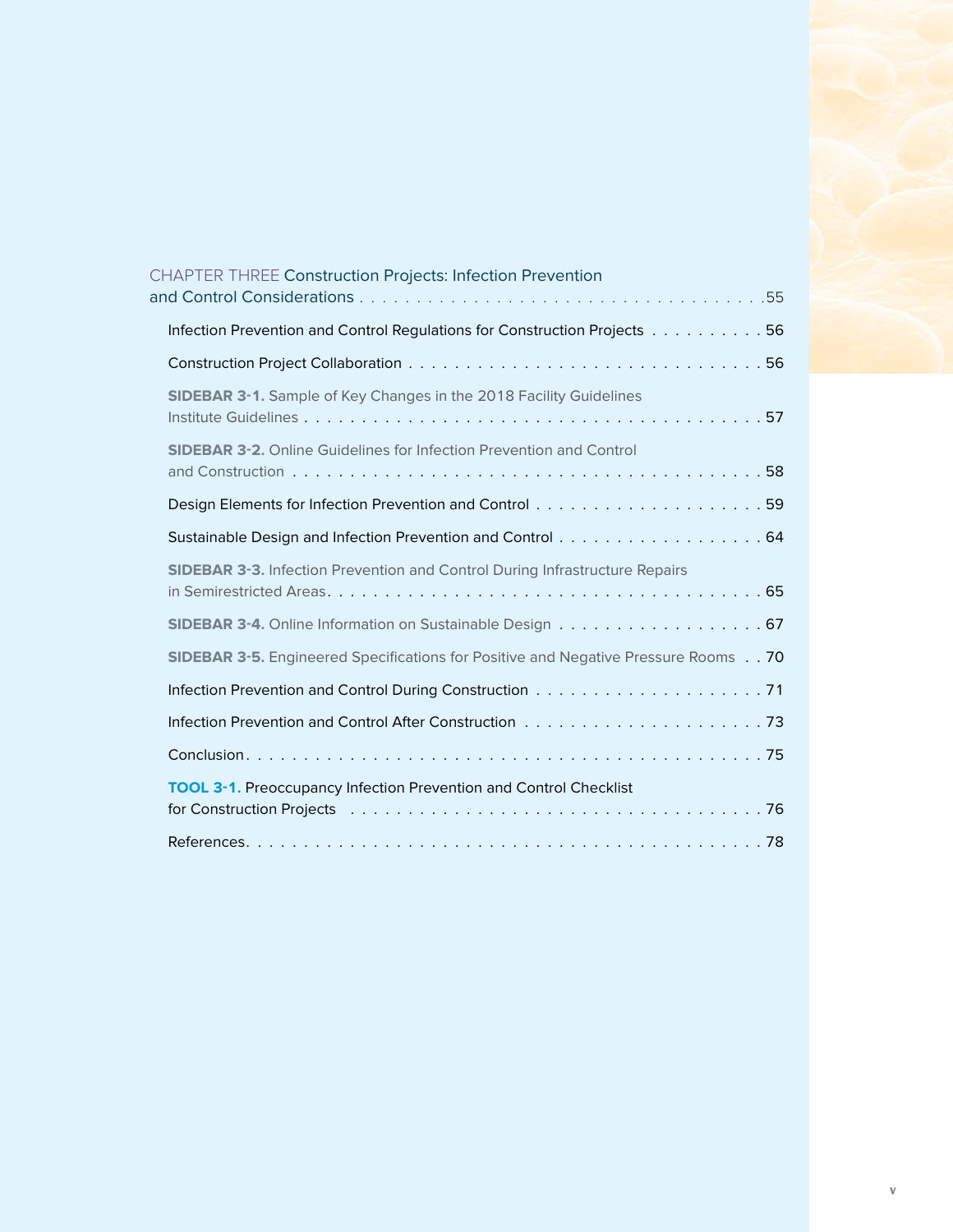

| CHAPTER FOUR Medical Equipment: Reprocessing for Infection Prevention                                                                                                                                                                                                                                  |  |
|--------------------------------------------------------------------------------------------------------------------------------------------------------------------------------------------------------------------------------------------------------------------------------------------------------|--|
|                                                                                                                                                                                                                                                                                                        |  |
|                                                                                                                                                                                                                                                                                                        |  |
|                                                                                                                                                                                                                                                                                                        |  |
| <b>SIDEBAR 4-1.</b> A Sampling of Organizations to Consult in Developing                                                                                                                                                                                                                               |  |
|                                                                                                                                                                                                                                                                                                        |  |
| Reprocessing Semicritical and Critical Surgical and Procedural Equipment                                                                                                                                                                                                                               |  |
|                                                                                                                                                                                                                                                                                                        |  |
|                                                                                                                                                                                                                                                                                                        |  |
|                                                                                                                                                                                                                                                                                                        |  |
|                                                                                                                                                                                                                                                                                                        |  |
| <b>SIDEBAR 4-2.</b> Protocol for Investigating Exposure Risk Due to Disinfection                                                                                                                                                                                                                       |  |
|                                                                                                                                                                                                                                                                                                        |  |
|                                                                                                                                                                                                                                                                                                        |  |
|                                                                                                                                                                                                                                                                                                        |  |
| <b>TOOL 4-2.</b> Sample Checklist for Assessing Competency of Central<br>Processing Staff responses in the control of the control of the control of the control of the control of the control of the control of the control of the control of the control of the control of the control of the control |  |
|                                                                                                                                                                                                                                                                                                        |  |
|                                                                                                                                                                                                                                                                                                        |  |
| <b>TOOL 4-3.</b> Sample Alternative Equipment Maintenance Program                                                                                                                                                                                                                                      |  |
|                                                                                                                                                                                                                                                                                                        |  |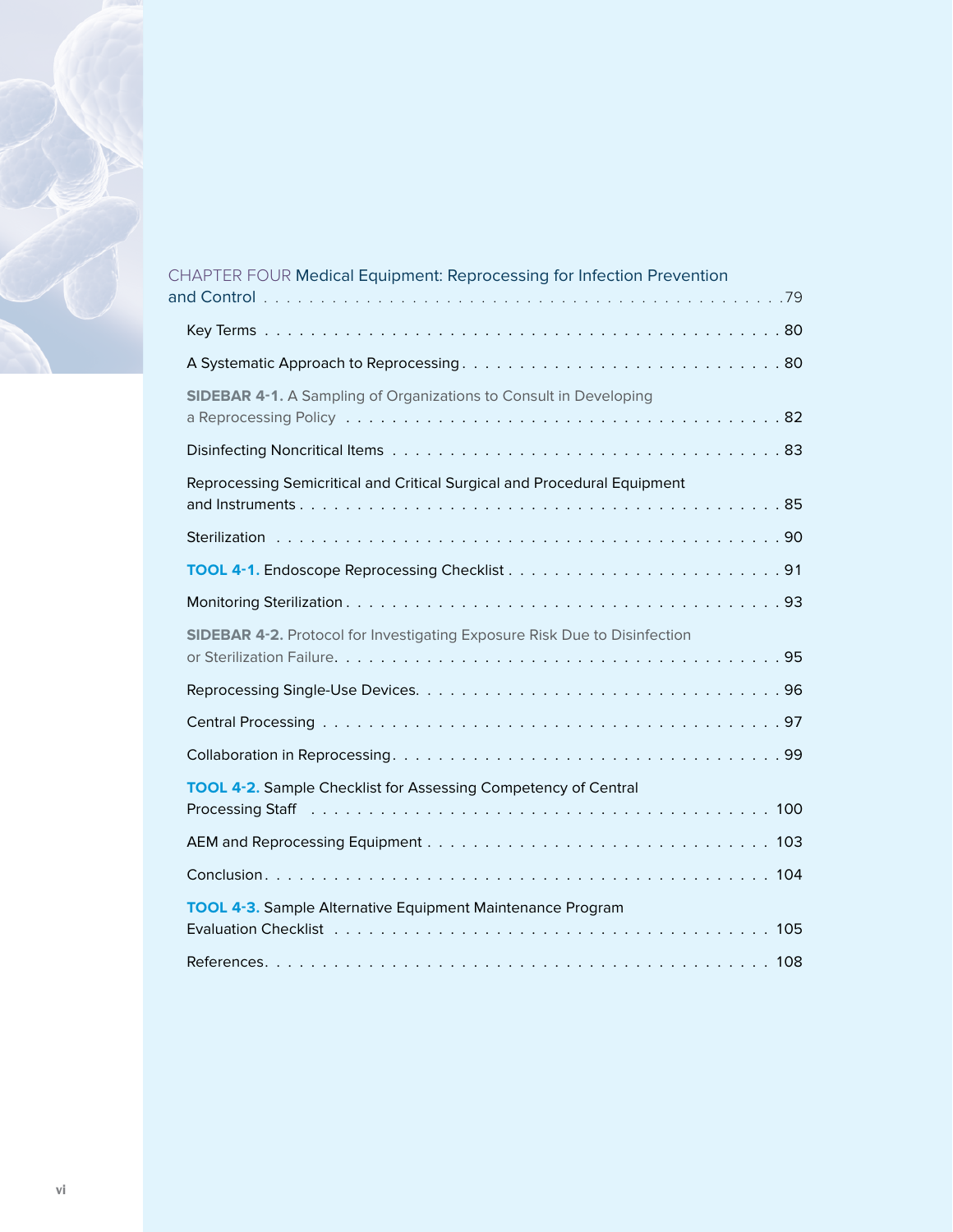| CHAPTER FIVE Utility Systems: Infection Prevention and Control Concerns 109                                                                              |
|----------------------------------------------------------------------------------------------------------------------------------------------------------|
| Infection Prevention and Control Regulations for Utility Systems 110                                                                                     |
|                                                                                                                                                          |
| <b>SIDEBAR 5-1.</b> Heating, Ventilating, and Air-Conditioning and Ultraviolet<br>Germicidal Irradiation to Control Spread of Tuberculosis Infection 111 |
|                                                                                                                                                          |
| Infection Prevention and Control and HVAC Systems Maintenance. 115                                                                                       |
| Other Options: New Technologies and Sustainable Approaches 115                                                                                           |
| TOOL 5-1. Indoor Air Quality Staff Responsibility Checklist 116                                                                                          |
| Infection Prevention and Control and Water Distribution Systems. 118                                                                                     |
| SIDEBAR 5-3. Water-Linked Infection Outbreaks in Health Care Organizations. 119                                                                          |
| SIDEBAR 5-4. Interventions for Waterborne Infections in a Health Care Facility 120                                                                       |
|                                                                                                                                                          |
| <b>SIDEBAR 5-5.</b> Legionnaires' Disease Risk Factors and High-Risk                                                                                     |
|                                                                                                                                                          |
|                                                                                                                                                          |
|                                                                                                                                                          |
|                                                                                                                                                          |
|                                                                                                                                                          |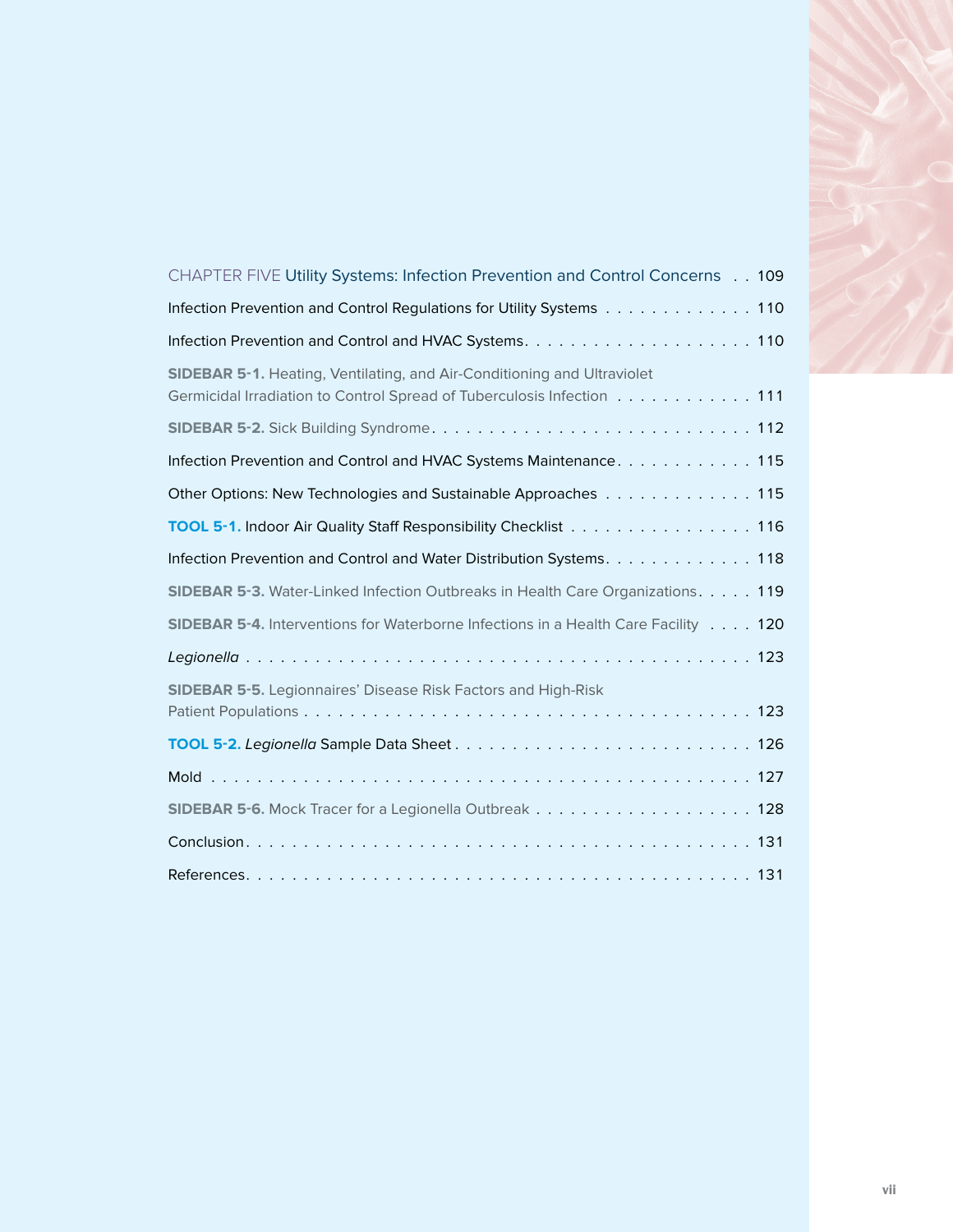

| <b>CHAPTER SIX Environmental Services and Medical Waste Disposal:</b>                                                                         |  |
|-----------------------------------------------------------------------------------------------------------------------------------------------|--|
|                                                                                                                                               |  |
| TOOL 6-1. Checklist for Housekeeping Infection Prevention and Control 135                                                                     |  |
| SIDEBAR 6-1. Using the Physical Environment to Control Transmission                                                                           |  |
| SIDEBAR 6-2. US Environmental Protection Agency–Registered Disinfectants 138                                                                  |  |
| TOOL 6-2. Daily Patient Room Cleaning Procedure Checklist 141                                                                                 |  |
| Laundry Operations and Infection Prevention and Control. 144                                                                                  |  |
| <b>SIDEBAR 6-3.</b> Clean 4 You Promise Package for Environmental Cleaning. 145                                                               |  |
| <b>SIDEBAR 6-4. US Centers for Disease Control and Prevention</b><br>and Occupational Safety and Health Administration Laundry Practices. 148 |  |
| Regulated Medical Waste Disposal and Infection Prevention and Control 149                                                                     |  |
| <b>TOOL 6-3.</b> Laundry Practices Infection Prevention and Control                                                                           |  |
| <b>SIDEBAR 6-5.</b> Sample Standards from the Healthcare Laundry                                                                              |  |
| <b>SIDEBAR 6-6.</b> Treatment Methods for Regulated Medical Waste 155                                                                         |  |
|                                                                                                                                               |  |
|                                                                                                                                               |  |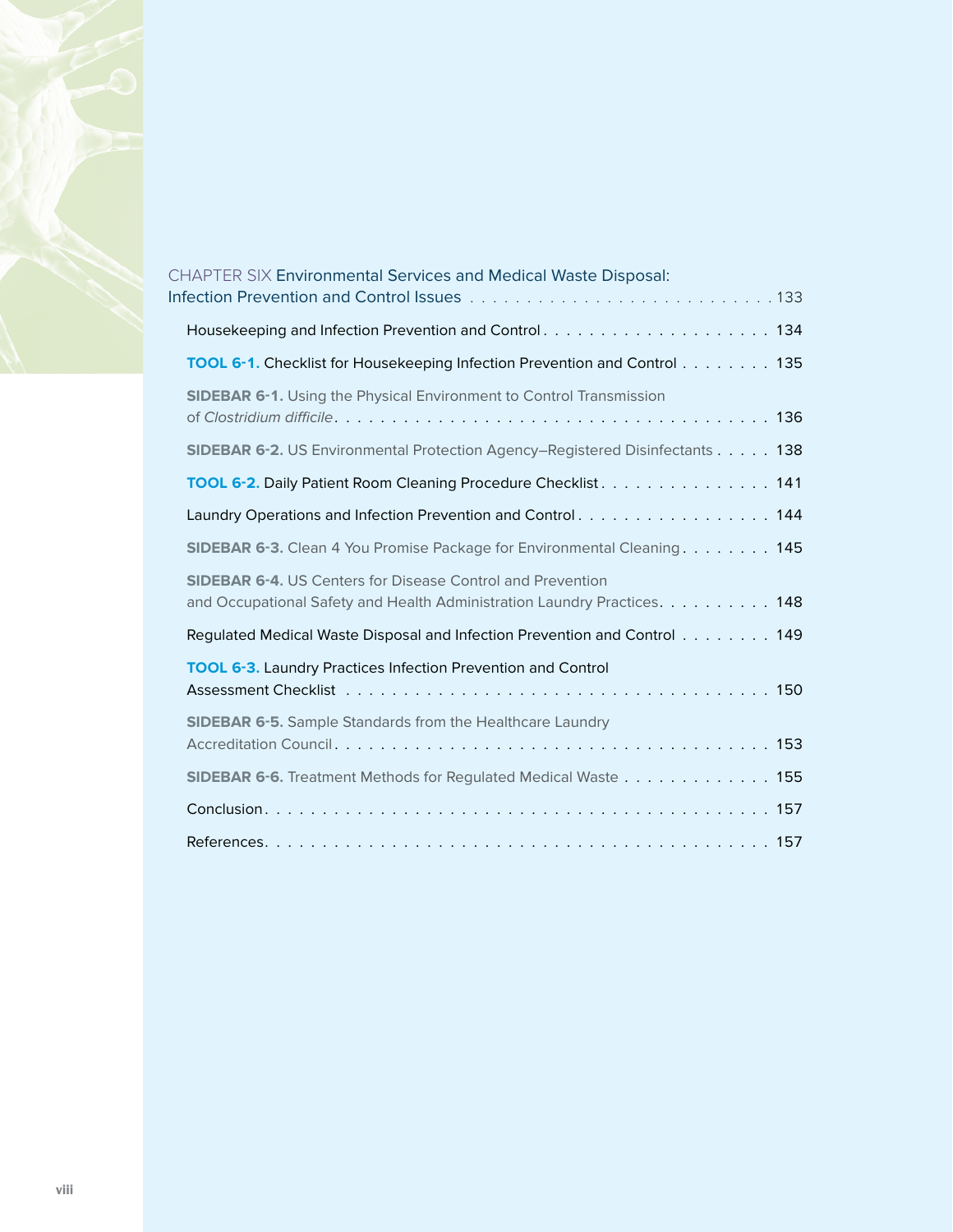

| <b>CHAPTER SEVEN Emergency Management: Infection Prevention</b>      |  |
|----------------------------------------------------------------------|--|
| The Emergency Operations Plan/Emergency Management Plan 160          |  |
| <b>TOOL 7-1.</b> Emergency Operations Plan/Emergency Management Plan |  |
|                                                                      |  |
|                                                                      |  |
| TOOL 7-2. Organizational Assessment for Influenza Preparedness 169   |  |
| TOOL 7-3. Infectious Disease Response Assessment Checklist 170       |  |
| Environmental Considerations for Infectious Disease Outbreaks 173    |  |
|                                                                      |  |
| SIDEBAR 7-2. Resuming Service After Blackwater Flooding. 176         |  |
|                                                                      |  |
|                                                                      |  |
|                                                                      |  |